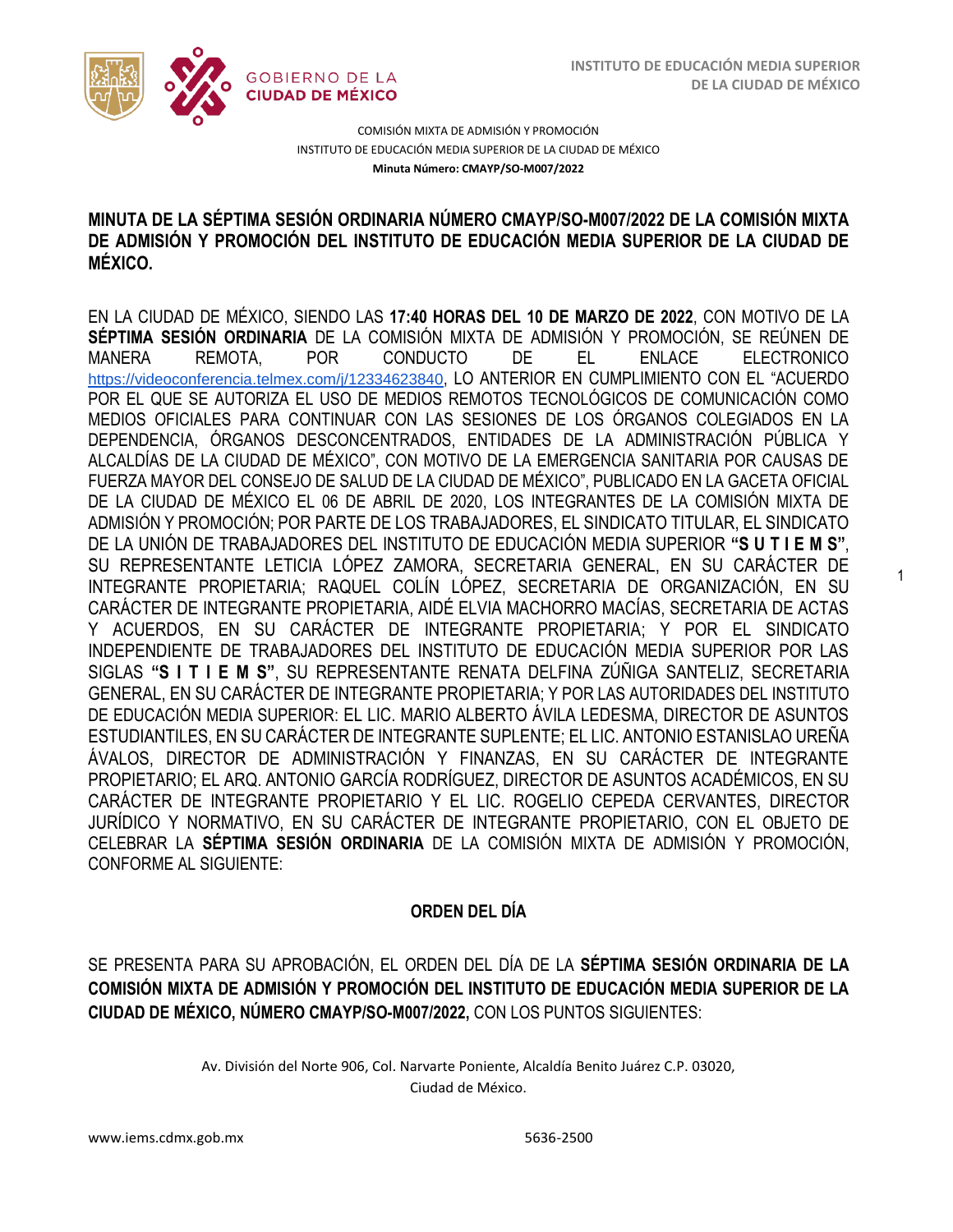

COMISIÓN MIXTA DE ADMISIÓN Y PROMOCIÓN INSTITUTO DE EDUCACIÓN MEDIA SUPERIOR DE LA CIUDAD DE MÉXICO **Minuta Número: CMAYP/SO-M007/2022**

- I. LECTURA Y APROBACIÓN DEL ORDEN DEL DÍA.
- II. SE PRESENTA PARA SU APROBACIÓN EL DICTAMEN **DIC-IEMS-CMAYP-010-2022.**
- III. SE PRESENTA PARA SU APROBACIÓN LA PROPUESTA DE FECHA PARA LA CELEBRACIÓN DE **OCTAVA SESIÓN ORDINARIA** DE LA COMISIÓN MIXTA DE ADMISIÓN Y PROMOCIÓN.

### **M I N U T A**

**PRIMERO.** DE ACUERDO CON LA LISTA DE ASISTENCIA DE LOS INTEGRANTES DE LA COMISIÓN, EXISTE QUÓRUM LEGAL VÁLIDO PARA LLEVAR A CABO LA SÉPTIMA SESIÓN ORDINARIA DE LA COMISIÓN MIXTA DE ADMISIÓN Y PROMOCIÓN.

LAS PERSONAS INTEGRANTES DE LA COMISIÓN MIXTA DE ADMISIÓN Y PROMOCIÓN DEL INSTITUTO DE EDUCACIÓN MEDIA SUPERIOR DE LA CIUDAD DE MÉXICO APRUEBAN POR UNANIMIDAD, EL ORDEN DEL DÍA DE LA SÉPTIMA SESIÓN ORDINARIA CON LOS PUNTOS SIGUIENTES:

- I. LECTURA Y APROBACIÓN DEL ORDEN DEL DÍA.
- II. SE PRESENTA PARA SU APROBACIÓN EL DICTAMEN **DIC-IEMS-CMAYP-010-2022.**
- III. SE PRESENTA PARA SU APROBACIÓN LA PROPUESTA DE FECHA PARA LA CELEBRACIÓN DE **OCTAVA SESIÓN ORDINARIA** DE LA COMISIÓN MIXTA DE ADMISIÓN Y PROMOCIÓN.

**SEGUNDO. -** LOS INTEGRANTES DE LA COMISIÓN MIXTA DE ADMISIÓN Y PROMOCIÓN TOMAN CONOCIMIENTO Y APRUEBAN EN TODAS Y CADA UNA DE SUS PARTES EL DICTAMEN **DIC-IEMS-CMAYP-010-2022** PARA TODOS LOS EFECTOS ADMINISTRATIVOS CORRESPONDIENTES.

**TERCERO.** – LOS INTEGRANTES DE LA COMISION MIXTA DE ADMISIÓN Y PROMOCIÓN TOMAN CONOCIMIENTO EL SEÑALAMIENTO PARA QUE TENGA VERIFICATIVO LA CELEBRACIÓN DE **LA OCTAVA SESIÓN ORDINARIA** DE LA COMISIÓN MIXTA DE ADMISIÓN Y PROMOCIÓN EL **17 DE MARZO DE 2022**, A LAS **11:00 HORAS**.

**CUARTO. -** LOS ACUERDOS TOMADOS EN LA PRESENTE SESIÓN, SON VÁLIDOS Y SURTIRÁN SUS EFECTOS LEGALES Y JURÍDICOS EN TÉRMINOS DE LO DISPUESTO POR EL NUMERAL TERCERO, PÁRRAFO SÉPTIMO Y OCTAVO DEL "ACUERDO POR EL QUE SE AUTORIZA EL USO DE MEDIOS REMOTOS TECNOLÓGICOS DE COMUNICACIÓN COMO MEDIOS OFICIALES PARA CONTINUAR CON LAS SESIONES DE LOS ÓRGANOS COLEGIADOS EN LA DEPENDENCIA, ÓRGANOS DESCONCENTRADOS, ENTIDADES DE LA ADMINISTRACIÓN PÚBLICA Y ALCALDÍAS DE LA CIUDAD DE MÉXICO, CON MOTIVO DE LA EMERGENCIA SANITARIA POR CAUSAS DE FUERZA MAYOR DEL CONSEJO DE SALUD DE LA CIUDAD DE MÉXICO", PUBLICADO EN LA GACETA OFICIAL DE LA CIUDAD DE MÉXICO EL 06 DE ABRIL DE 2020.

Av. División del Norte 906, Col. Narvarte Poniente, Alcaldía Benito Juárez C.P. 03020,

Ciudad de México.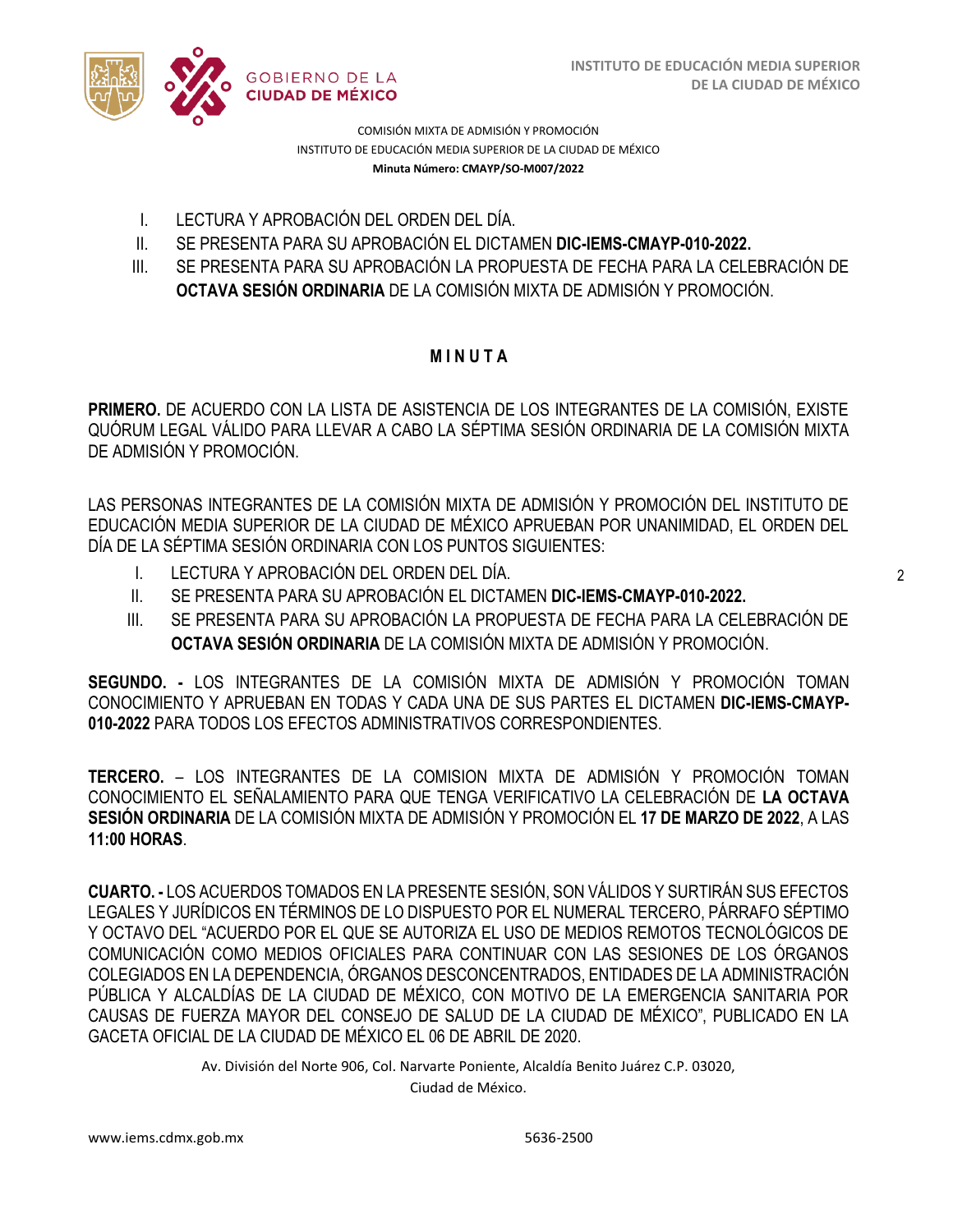

3

COMISIÓN MIXTA DE ADMISIÓN Y PROMOCIÓN INSTITUTO DE EDUCACIÓN MEDIA SUPERIOR DE LA CIUDAD DE MÉXICO **Minuta Número: CMAYP/SO-M007/2022**

 EFECTOS LEGALES A PARTIR DE SU PUBLICACIÓN EN LA PÁGINA OFICIAL DEL INSTITUTO DE **QUINTO. -** LOS INTEGRANTES DE LA COMISIÓN EXPRESARON SU CONSENTIMIENTO, LA QUE SURTIRÁ CONFORMIDAD CON EL NUMERAL QUINTO DE LA PRESENTE MINUTA, Y LAS FIRMAS AUTÓGRAFAS DE LOS QUE EN ELLA INTERVINIERON SE ASENTARÁN UNA VEZ TERMINADA LA EMERGENCIA SANITARIA.

**---------------ESTE DOCUMENTO SE FIRMA SIENDO LAS 20:15 HORAS DEL 10 DE MARZO DE 2022----------------- -------------------------------------------------------------------------------------------------------------------------------------------------------**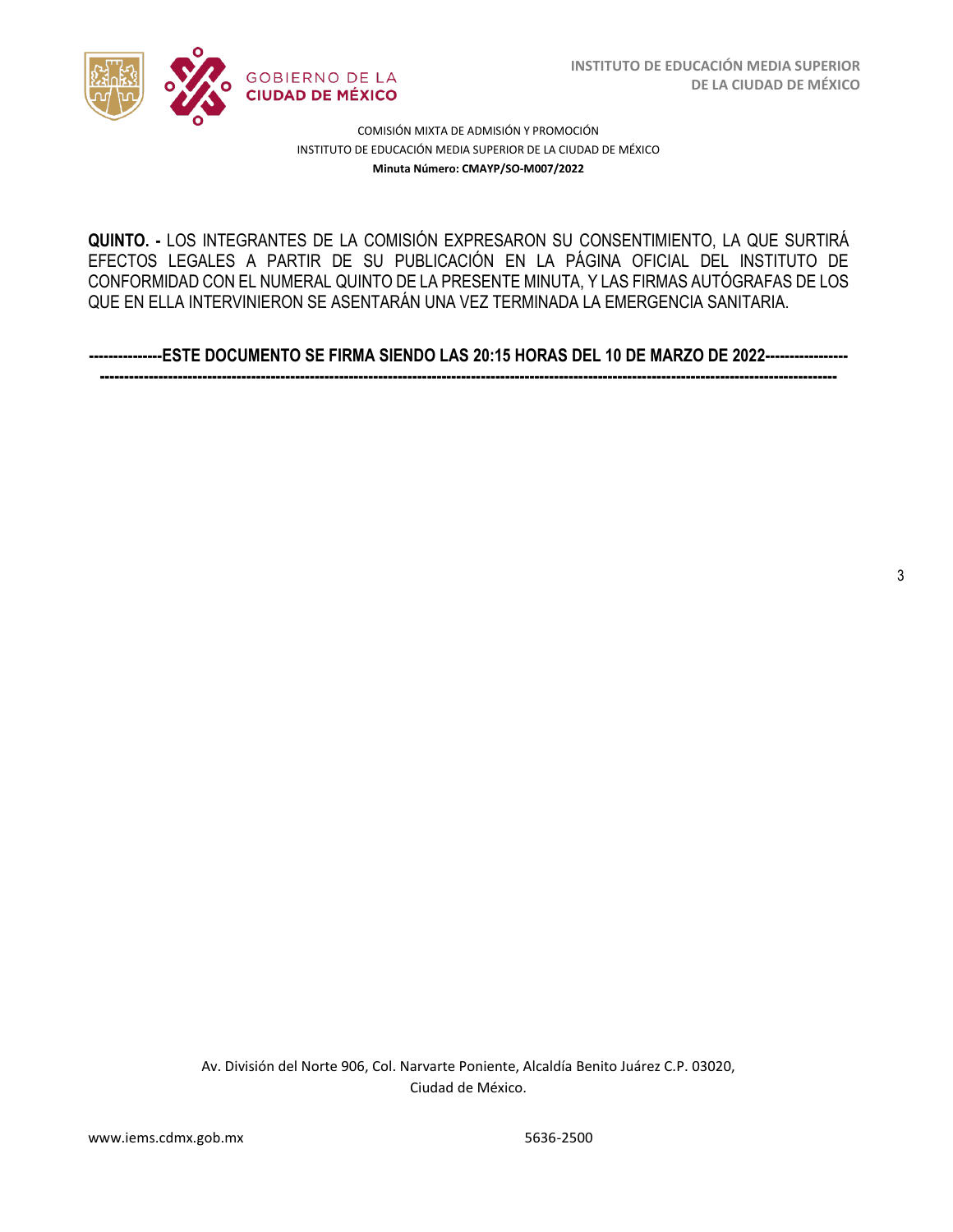

COMISIÓN MIXTA DE ADMISIÓN Y PROMOCIÓN INSTITUTO DE EDUCACIÓN MEDIA SUPERIOR DE LA CIUDAD DE MÉXICO **Minuta Número: CMAYP/SO-M007/2022**

# FIRMAN LAS PARTES  **POR PARTE DE LOS TRABAJADORES DEL IEMSCDMX**

## **LETICIA LÓPEZ ZAMORA RENATA DELFINA ZÚÑIGA SANTELIZ**

INTEGRANTE PROPIETARIA

SECRETARIA GENERAL DEL SINDICATO DE LA UNIÓN DE TRABAJADORES DEL INSTITUTO DE EDUCACIÓN MEDIA SUPERIOR (SUTIEMS)

INTEGRANTE PROPIETARIA

SECRETARIA GENERAL DEL SINDICATO INDEPENDIENTE DE TRABAJADORES DEL INSTITUTO DE EDUCACIÓN MEDIA SUPERIOR (SITIEMS)

# **RAQUEL COLÍN LÓPEZ AIDÉ ELVIA MACHORRO MACÍAS**

INTEGRANTE PROPIETARIA

SECRETARIA DE ORGANIZACIÓN DEL SINDICATO DE LA UNIÓN DE TRABAJADORES DEL INSTITUTO DE EDUCACIÓN MEDIA SUPERIOR (SUTIEMS)

INTEGRANTE PROPIETARIA

SECRETARIA DE ACTAS Y ACUERDOS DEL SINDICATO DE LA UNIÓN DE TRABAJADORES DEL INSTITUTO DE EDUCACIÓN MEDIA SUPERIOR (SUTIEMS)